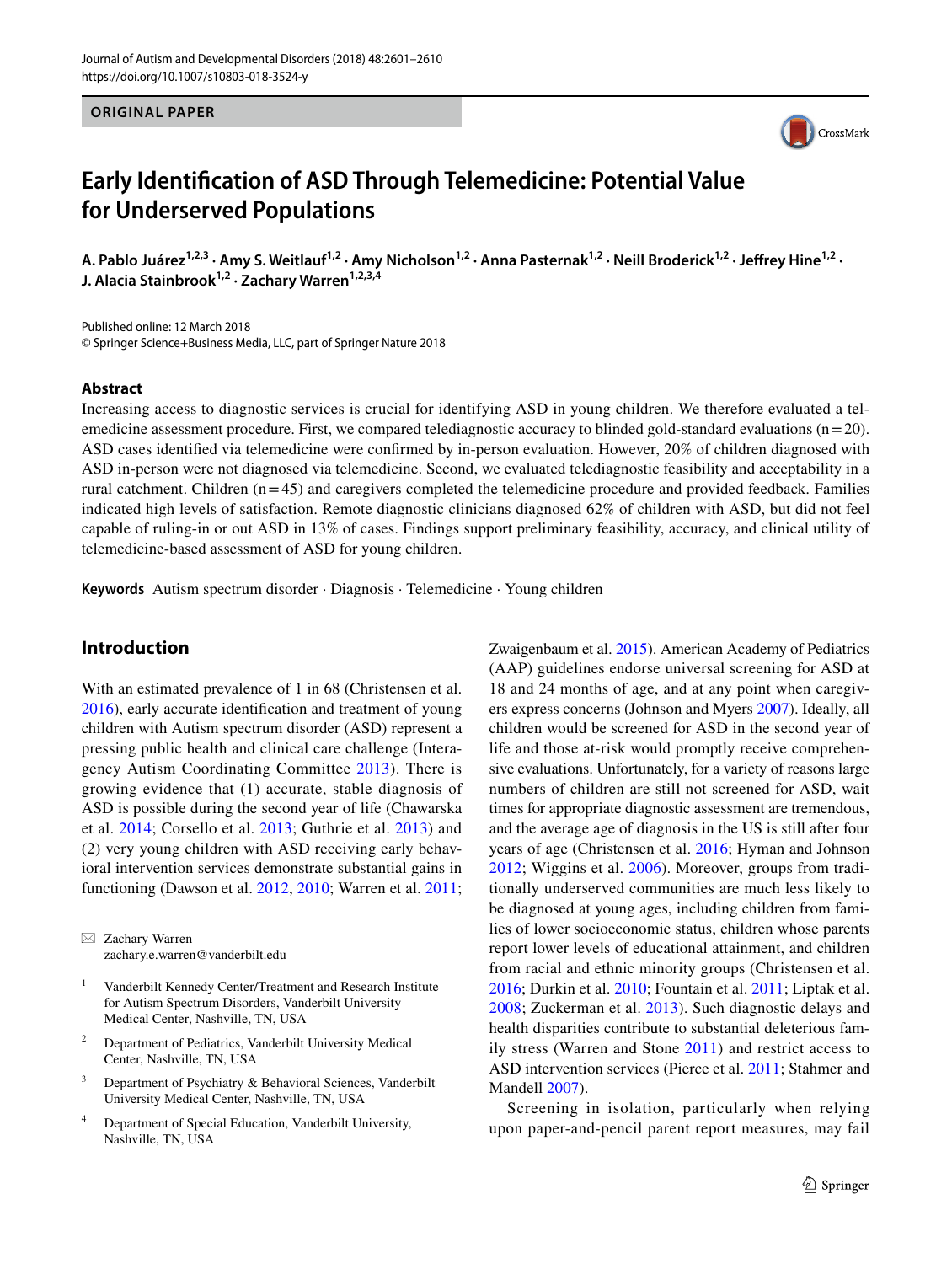to detect many children with ASD or, conversely, overidentify children with other developmental concerns as being at risk (Chlebowski et al. [2013](#page-7-4); McPheeters et al. [2016](#page-8-13); Pierce et al. [2011](#page-8-11); Robins et al. [2014;](#page-8-14) Stenberg et al. [2014\)](#page-8-15). When children screen positive on ASD risk instruments, providers are most commonly making referrals to (a) tertiary diagnostic centers with tremendous waits for evaluation and/or (b) early intervention systems that, in absence of a diagnosis, typically provide very low levels of non-specific developmental service (Pierce et al. [2011](#page-8-11); Stahmer and Mandell [2007\)](#page-8-12). These issues present significant challenges for those providing care to multi-stressed, linguistically diverse, rural, and traditionally underserved families, where accessing such tertiary care services may represent an insurmountable barrier. Up to 40% of children and families from low-resource communities struggle to access these types of evaluation services, even when universal screening programs are implemented (Chlebowski et al. [2013;](#page-7-4) Robins et al. [2014](#page-8-14)). These struggles highlight the need for novel approaches to ASD screening, evaluation, and diagnostic decision-making that will realistically advance early detection and intervention, particularly for families facing geographical and resource barriers to comprehensive evaluation.

Despite inherent complexities in understanding service delivery, clinical impact, and financial reimbursement, numerous 'successful' telemedicine models have been reported across a variety of medical and psychiatric conditions (Lindgren et al. [2016\)](#page-8-16). Regarding ASD telepractice, there is a small, but growing literature base indicating the feasibility and potential value of telepractice-supported and delivered behavioral intervention services (Lindgren et al. [2016](#page-8-16); Simacek et al. [2017](#page-8-17); Suess et al. [2014,](#page-8-18) [2016](#page-8-19); Vismara et al. [2009;](#page-8-20) Wacker et al. [2013](#page-8-21); Wainer and Ingersoll [2015](#page-8-22)). However, to date no study has systematically evaluated the accuracy nor potential perceived clinical value of diagnosing ASD in young children via telemedicine from either a clinician or family perspective.

The present work evaluates the potential value of ASD telemedicine-based diagnostic consultation services across two separate studies. First, we compared telemedicine consultation to gold standard, in-person diagnostic evaluations to assess its diagnostic accuracy and validity. We then implemented telemedicine diagnostic consultation with families in a rural health clinic in conjunction with our state's early intervention system. These families, as well as professionals involved in the consultation, provided feedback regarding their perceptions of this method of service delivery. We explicitly designed these as two separate studies, as families participating in the initial in-person accuracy study could not provide feedback on what it was like to undergo the telemedicine procedure without the subsequent comprehensive assessment they received, nor could families in the rural health clinic study provide diagnostic accuracy data in absence of a comprehensive assessment.

## **Methods**

#### **Overview of Telemedicine Assessment Procedure**

Certain aspects of procedure and set-up were consistent across both studies and are described as follows. Tele-evaluation rooms in both settings were equipped with a wallmounted Cisco SX10 pan-tilt-zoom camera that allowed for audiovisual communication and far-end control by the remote assessor. Remote assessors used a HIPPA compliant platform (Cisco Systems [2015\)](#page-7-5) to observe and communicate via video, and control the movement of the camera.

The remote assessors  $(n=5)$ , who were the same across both studies, were licensed clinical psychologists with specific expertise in ASD in young children. Each psychologist had previously established research reliability on the Autism Diagnostic Observation Schedule—2 (ADOS-2) (Lord et al. [2012](#page-8-23)) with mean of 6.2 years (3.84 SD; 2–11 range) in independent practice.

In both study 1 and study 2, children and their caregivers participated in a standardized ASD assessment procedure. This procedure has previously been utilized by the investigative team to train primary care physicians to identify ASD within medical homes via rapid in-person assessment (Swanson et al. [2014;](#page-8-24) Warren et al. [2009](#page-8-25)) and establish early intervention system criteria for intensive ASD supports (Rotholz et al. [2017](#page-8-26)). The procedure involves (1) a brief medical and psychosocial interview; (2) observation of administration of the Screening Tool for Autism in Toddlers and Young Children (STAT), a 15–20 min standardized interactive assessment of social communication skills that provides a risk score (0–4, with  $\geq$  2 considered "at risk") to differentiate 12- to 36-month-old children with ASD from those with other developmental concerns (Stone et al. [2000,](#page-8-27) [2004](#page-8-28), [2008](#page-8-29)); and (3) a focused DSM-5 ASD diagnostic interview for toddlers. Psychologists interviewed caregivers directly via the telemedicine technology and observed the STAT as conducted by a trained bachelor's level research assistant (study 1) or early intervention system provider (study 2). The entire telemedicine diagnostic procedure was scheduled to last no more than 1-h.

## **Study 1: Telemedicine Diagnostic Accuracy and Validity**

#### **Participants**

Participants were 20 children (16 boys, 4 girls) between 20 and 34 months of age (mean=26.65,  $SD = 4.49$ ) and their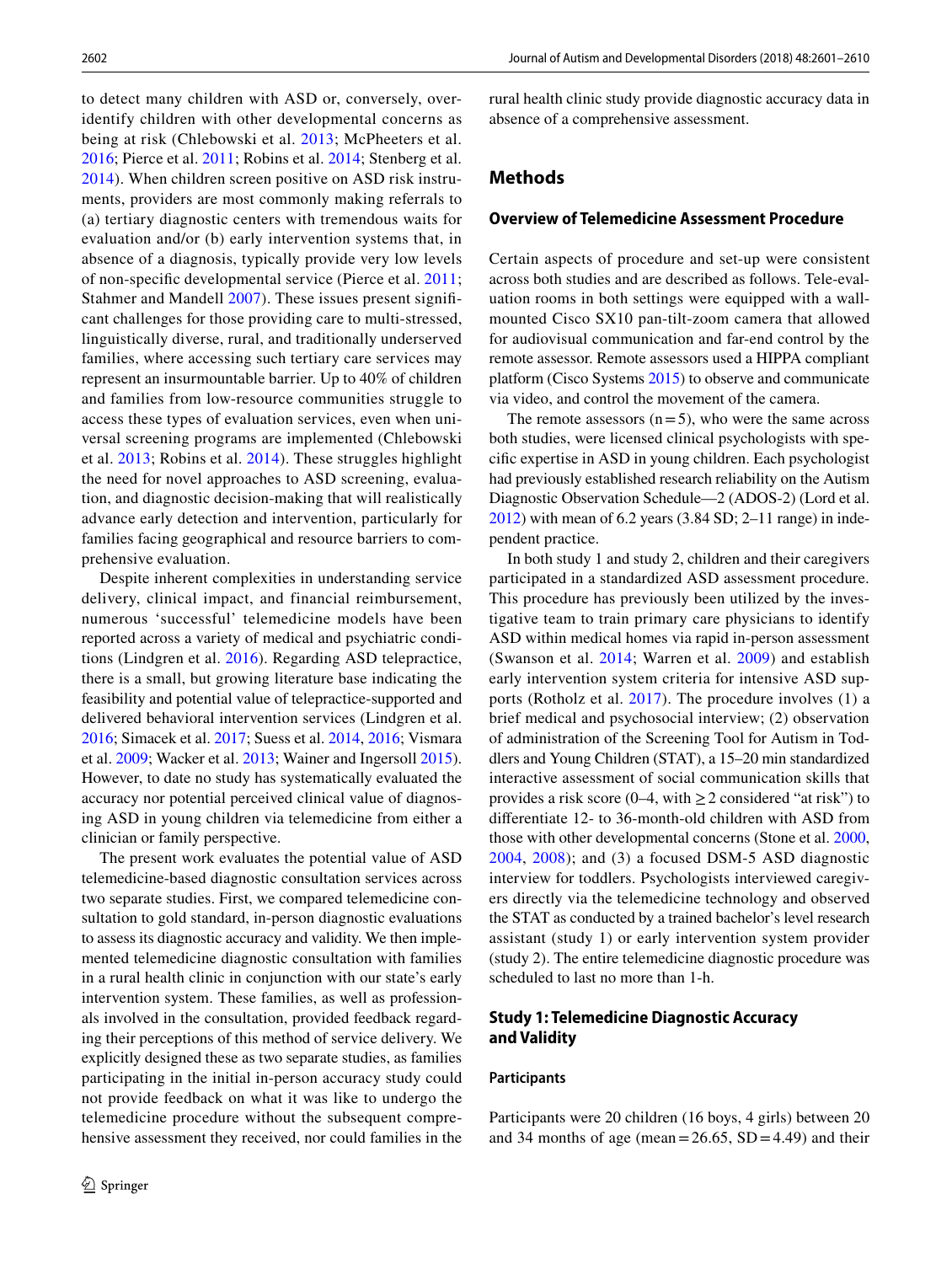caregivers (see Table [1](#page-2-0)). All children were referred for evaluation to a diagnostic clinic at a university-affiliated medical center due to early concerns about ASD. Families were pulled from the clinic waitlist across a 7 month period based upon time of referral and availability of research evaluation slots. One invited family declined participation.

#### **Measures**

**DSM‑5 Clinical Interview** All caregivers responded to a DSM-5 Clinical Interview administered by a licensed psychological provider (i.e., licensed clinical psychologist, licensed senior psychological examiner). This interview, consisting of questions across the social, communication, and behavioral domains, probes for ASD symptoms commonly observed in young children. Importantly, this interview procedure has been utilized in other training programs and large clinical trials (see [https://clinicaltrials.gov/ct2/](https://clinicaltrials.gov/ct2/show/NCT02272192) [show/NCT02272192\)](https://clinicaltrials.gov/ct2/show/NCT02272192) for diagnosing ASD in toddler samples (Swanson et al. [2014;](#page-8-24) Warren et al. [2009](#page-8-25)). Psychological providers then completed a DSM-5 Symptom Checklist to indicate the presence or absence of core symptoms consistent with established ASD diagnostic criteria.

<span id="page-2-0"></span>**Table 1** Study 1 participant characteristics by telediagnostic—in person diagnostic outcome

| $ASD-ASD$<br>$n = 15$ |           | No ASD-<br>ASD<br>$n = 4$ |       | No ASD<br>No ASD<br>$n = 1$ |  |
|-----------------------|-----------|---------------------------|-------|-----------------------------|--|
| Mean                  | <b>SD</b> | Mean                      | SD.   | n/a                         |  |
| 26.47                 | 4.61      | 25.75                     | 3.78  | 33                          |  |
| 2.97                  | 0.67      | 1.63                      | 0.85  | 0.75                        |  |
| 22.33                 | 4.91      |                           | 1.29  | $\overline{c}$              |  |
| 15.20                 | 4.31      |                           | 1.50  | 1                           |  |
| 6.33                  | 1.23      | 4.25                      | 2.21  | 1                           |  |
| 8.67                  | 1.76      | 7.25                      | 0.50  | 1                           |  |
| 58.33                 | 10.22     | 66                        | 11.78 | 77                          |  |
| 19.6                  | 6.99      | 21.25                     | 3.50  | 23                          |  |
| 19.67                 | 5.31      | 22.                       | 3.92  | 27                          |  |
| 10.60                 | 8.68      | 15.75                     | 8.30  | 28                          |  |
| 10.73                 | 4.67      | 12.50                     | 2.89  | 27                          |  |
| 70.80                 | 5.58      | 75.00                     | 7.48  | 88                          |  |
|                       |           |                           |       |                             |  |
| 4.13                  | 0.83      | 3.25                      | 0.96  | 2                           |  |
| 4.60                  | 0.63      | 3.50                      | 0.58  | 5                           |  |
|                       |           |                           |       | 16.50<br>12.25              |  |

*ASD* Autism spectrum disorder; *STAT* Screening Tool for Autism in Toddlers and Young Children; *MSEL* Mullen Scales of Early Learning, Early Learning Composite; *AE* age equivalent (months); *VABS-2 ABC* Vineland Adaptive Behavior Scales—Second Edition, Adaptive Behavior Composite; *ADOS-2* Autism Diagnostic Observation Schedule—Second Edition

**Screening tool for Autism in Toddlers and Young Children (STAT)** The STAT is an interactive, play-based Level 2 autism screening tool validated for use with children 14–47 months of age (Stone et al. [2000](#page-8-27), [2004](#page-8-28), [2008\)](#page-8-29). It takes approximately 20 min to administer and consists of easily obtainable items such as bubbles, a car, pretend play toys, and snacks. Examiners administer 12 standardized activities in order to elicit child behaviors in four core categories: play, imitation, directing attention, and requesting. A "pass" (meaning that the play or social-communication skill was observed) is scored as a 0. Scores on each activity are tallied to provide a total score of 0–4, with scores greater than 2 indicative of autism risk (i.e., higher scores reflect more autism symptoms).

**Mullen Scales of Early Learning (MSEL)** The MSEL (Mullen [1995\)](#page-8-30) is a standardized cognitive test for children ages birth through 60 months. It consists of four subscales: visual reception, fine motor, receptive language, and expressive language, as well as an overall early learning composite.

**Vineland Adaptive Behavior Scales—Second Edition (VABS‑2)** The VABS-II (Sparrow et al. [2005\)](#page-8-31) is a semistructured caregiver interview of adaptive behaviors observed within the home environment. It yields four subdomain scores (language, social, daily living, motor) as well as an overall adaptive behavior composite (ABC).

**Autism Diagnostic Observation Schedule—Second Edition (ADOS‑2)** The ADOS-2 (Lord et al. [2012](#page-8-23)) is considered the "gold standard" diagnostic tool for assessing for the presence of Autism spectrum disorder. It takes approximately 45–60 min to administer and involves a series of semistructured, interactive, largely play-based tasks. Administration and scoring of the ADOS-2 requires specialized clinical training. All administrators for this study had obtained both clinical and site research reliability. For this study, Module One (ages 31 months and above with single or no words) and the Toddler Module (children 12–30 months without flexible phrase speech) were administered. The ADOS-2 yields three scores, with higher scores indicative of more autism symptoms: social affect (SA), restricted and repetitive behavior (RRB), and a total score.

#### **Procedure**

Caregivers completed informed consent procedures in compliance with institutional review board standards. Children were assessed with the STAT while the remote psychologist observed. After the STAT concluded, the psychologist interviewed the caregivers using a DSM-5 clinical interview template. At the end of the procedure, the psychologist completed ratings of clinical best estimate (CBE) diagnosis and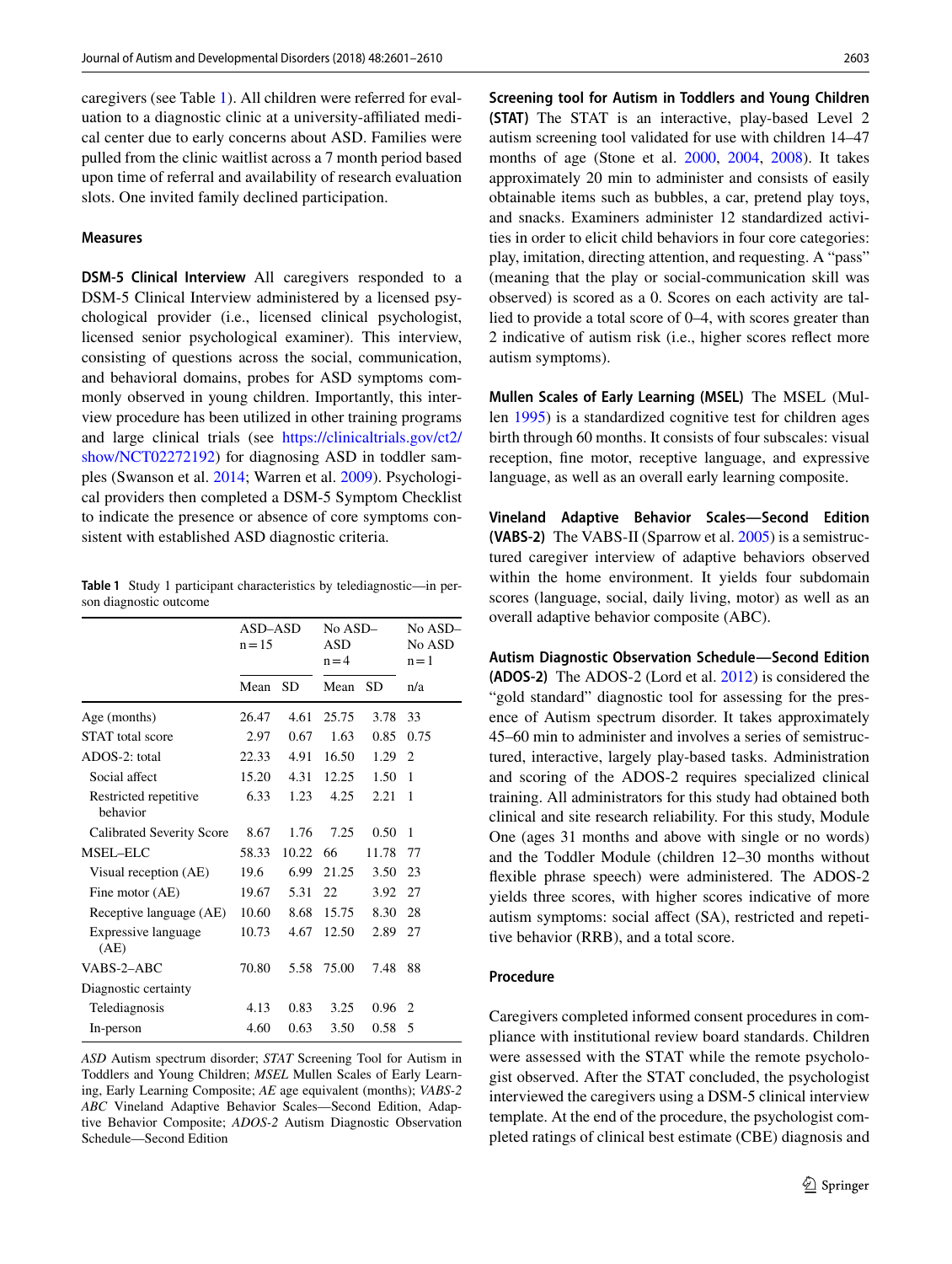diagnostic certainty (Yes / No ASD classification, Likert rating of certainty ranging from  $1=$  'uncertain' to  $5=$  'very certain'). However, caregivers were not provided with diagnostic information directly from the remote psychologist. Instead, upon completion of telemedicine assessment, families immediately received a blinded in-person comprehensive assessment conducted by a different licensed psychologist. This assessment included administration of measures of cognitive functioning (MSEL), adaptive behavior (VABS-II), autism symptoms (ADOS-2), as well as use of the same DSM-5 clinical interview template. The blinded provider then assigned CBE and certainty ratings, and provided information to the family.

#### **Results**

We first examined diagnostic classifications and certainty ratings for remote psychologists. When forced to make a binary choice (ASD: Yes/No), psychologists classified 75% of children  $(n=15)$  as having ASD based on the telemedicine diagnostic procedure. Of the five children rated as "No," 2 were classified with global developmental delay, 1 with language delay, and for two cases the clinician did not feel they had enough information to make a diagnosis. Telemedicine psychologists rated themselves as "certain" or "very certain" about classifications for 75% of cases. All of the children who were classified with ASD in the telehealth procedure scored above the recommended ASD risk cutoffs  $(> 2)$  on the STAT (mean = 2.59, SD = 0.96; range 2–3.75). Only one child in the non-ASD classified group scored in the ASD risk range.

Nineteen out of 20 children evaluated by the in-person psychologist were diagnosed with ASD. All of the children (100%,  $n=15$ ) classified with ASD based on the telemedicine procedure were also rated as having ASD by the blinded in-person psychologist conducting the comprehensive assessment. All of these children either scored above ADOS-2 Module 1 cutoffs for autism  $(n=4)$  or within the 'Moderate to Severe' range on the ADOS-2 Toddler Module (n=11). ADOS-2 Comparison (mean=6.33, SD=1.23), MSEL Early Learning Composite (mean = 58.33,  $SD = 10.22$ , and VABS-2 adaptive behavior composite scores (mean=70.80,  $SD = 5.58$ ) suggest these children exhibited fairly severe profiles of developmental impairment and ASD symptoms. In 20% of cases  $(n=4)$ , remote psychologists did not classify children as having ASD based on the forced yes/no choice, but children went on to receive CBE ASD diagnoses based on comprehensive evaluation.

For the diagnostically discrepant group, non-parametric comparisons of median values (Mann–Whitney U) found a significant difference in distribution of STAT scores  $(p < .05)$ , with 3 of the 4 scoring below ASD risk cutoffs (as compared to only 1 out of 16 of children in the consistent ASD diagnostic group). Although not statistically significant, these 4 children tended to evidence lower levels of ASD symptoms and higher cognitive and adaptive behavior skills, including lower ADOS-2 Comparison Scores (mean  $= 4.25$ , SD  $= 0.50$ ), higher MSEL Early Learning Composites (mean =  $66.00$ , SD =  $11.76$ ), and higher VABS-2 adaptive behavior composites  $(mean = 76.00, SD = 7.48)$ . In addition, lower certainty ratings were provided for these children by psychologists involved in the remote assessment (ASD confirmed cases: mean =  $4.13$ , SD =  $0.83$ ; CBE only ASD identification: mean =  $3.25$ , SD = 0.96) as well as comprehensive in-person assessment CBE clinicians (ASD confirmed mean =  $4.60$ , SD =  $0.63$ ; CBE only ASD identification mean =  $3.50$ , SD =  $0.58$ ). One child (Table [1](#page-2-0), final column) was identified with global developmental delay in both the telemedicine and comprehensive evaluation procedure.

Utilization of the telemedicine assessment resulted in sensitivity of 78.95%. We were unable to test the specificity of our approach due to the clinical severity of our sample and lack of a non-ASD control group. Similarly, we did not calculate positive or negative predictive value. Ultimately, this preliminary feasibility study provided support for the use of telemedicine to accurately identify a significant proportion of young children with ASD who had already been flagged as showing developmental concerns. It also highlighted challenges accurately detecting some young children via this procedure.

# **Study 2: Feasibility, Family Perception, and Clinical Value**

#### **Participants**

Participants were 45 children (mean age=26.80 months,  $SD = 3.12$ , range 19–32; 35 boys, 10 girls) and their caregivers (see Table [2\)](#page-4-0). Participants were consecutively referred over an 11 month period by a regional early intervention center due to ASD concerns. Two invited families declined participation. We partnered with a regional health center serving a rural 23 county region, geographically distant from the urban diagnostic centers of our state. Specifically, families served within this Part C catchment were on average 144.75 ( $SD = 24.54$ ) miles from the primary diagnostic center and  $37.6$  (SD = 23.61) miles from the facility where the telemedicine procedures were conducted. Access to the diagnostic center was not contingent upon participation in this program. According to the most recent U.S. Census estimates, the mean population of the counties represented was 34,408; median household income, \$40,541.20 (range \$29,893–\$55,972), and percentage of persons living in poverty was 20.25 (range 16–42.7).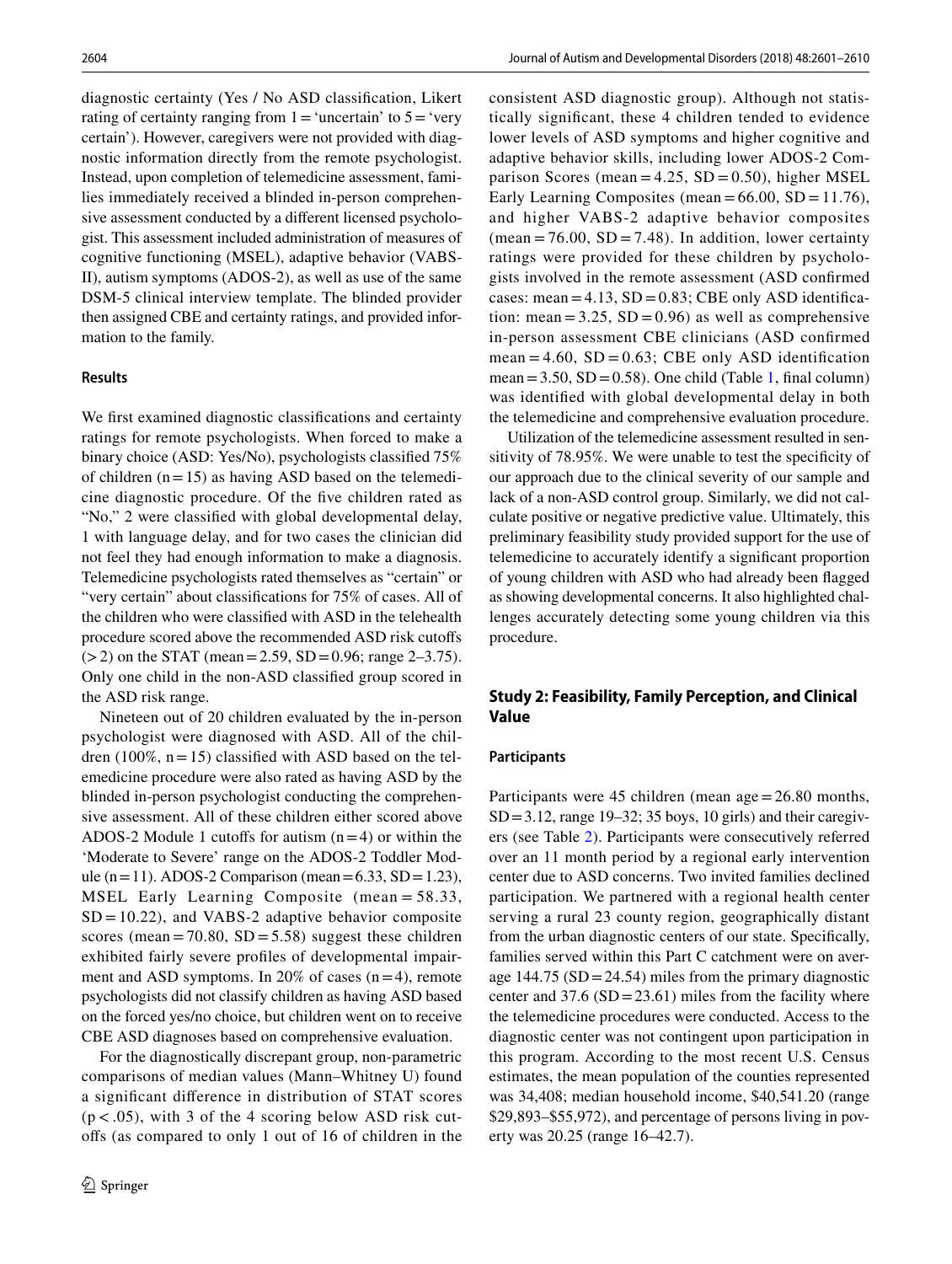<span id="page-4-0"></span>**Table 2** Study 2 key variables by diagnostic outcome

|                                                 | ASD $n = 29$   | Non-ASD $n = 10$ | Deferred $n=6$ |  |  |
|-------------------------------------------------|----------------|------------------|----------------|--|--|
| Mean (sd) child age, in months                  | 28.17 (3.05)   | 28.50 (4.93)     | 27.33 (4.37)   |  |  |
| <b>STAT</b> total score                         | 3.13(0.66)     | 1.81(0.94)       | 1.25(0.81)     |  |  |
| Female                                          | 6              | 3                | 1              |  |  |
| Race/ethnicity                                  |                |                  |                |  |  |
| White/Non-Hispanic                              | 20             | 6                | 4              |  |  |
| Black/African-American                          | 5              | 3                |                |  |  |
| Hispanic                                        | 2              | 1                | $\Omega$       |  |  |
| <b>Biracial</b>                                 | $\overline{2}$ | $\Omega$         |                |  |  |
| Mean (SD) maternal age at delivery, in<br>years | 27.07 (5.72)   | 26.6(4.97)       | 27 (4.56)      |  |  |
| Highest grade completed                         |                |                  |                |  |  |
| Middle school                                   | 1              | 1                | $\Omega$       |  |  |
| High school                                     | 18             | 5                |                |  |  |
| 2-year college                                  | 2              | 2                | 2              |  |  |
| 4-year college                                  | $\overline{2}$ | 3                |                |  |  |
| Graduate degree                                 | $\overline{2}$ | 1                | $\Omega$       |  |  |
| Mean (SD) diagnostic certainty                  | 4.79(0.62)     | 3.9(0.88)        | 3.33(1.37)     |  |  |
| Prefer to have seen in person?                  | $n = 2$        | $n = 6$          | $n = 3$        |  |  |

#### **Procedure**

Psychologists and STAT administrators in study 2 were blind to the results of study 1. The same remote diagnostic procedures in study 1 were repeated, including Likert ratings of ASD diagnostic certainty. In this study, the in-person early interventionist administered the STAT while the remote psychologist provided diagnostic information, support, and resources based solely on the telemedicine consultation. Importantly, these diagnoses were not considered research classifications, but were clinically issued by the evaluating psychologist. Psychologists also reported any technical challenges and rated their satisfaction with the evaluation and disclosure. Immediately following the evaluation, families were asked to complete anonymous ratings of satisfaction with the tele-diagnostic visit.

#### **Results**

As seen in Table [2,](#page-4-0) the remote psychologists provided an ASD diagnosis for  $64.44\%$  of children (n = 29), ruled out an ASD diagnosis in 22% ( $n=10$ ), and deferred rule-in/out of ASD to a full evaluation in 13.33% of cases ( $n = 6$ ). Average STAT scores for children diagnosed with ASD were 3.13  $(SD = 0.66)$ ; for children where ASD was ruled out, 1.81 (0.84); and where diagnosis was deferred, the average STAT score was 1.25 (0.81). A breakdown of participants across final telediagnostic groups as broken down across STAT risk categories is presented in Table [3](#page-4-1).

When asked to rate clinical certainty, psychologists noted that they felt 'certain' or 'very certain' of their

<span id="page-4-1"></span>**Table 3** Ns of study 2 participants broken down by STAT risk status and final telediagnosis

|                 | Final Telediagnosis |         |          |  |
|-----------------|---------------------|---------|----------|--|
|                 | ASD.                | Non-ASD | Deferred |  |
| STAT "At Risk"  | 28                  |         |          |  |
| STAT "Low Risk" |                     |         |          |  |

*STAT* Screening Tool for Autism in Toddlers & Young Children; *ASD* Autism spectrum disorder

decisions in 86.67% of cases ( $n = 39$ ). The highest certainty ratings were for children who received an ASD diagnosis (mean =  $4.79$ , SD = 0.62), the middle for children where ASD was ruled out (mean =  $3.9$ , SD =  $0.88$ ), and the lowest for children where definitive ASD diagnosis was deferred (mean =  $3.33$ , SD =  $1.37$ ). Psychologists said they were 'satisfied' or 'very satisfied' with the remote screening technology in 80% of cases  $(n=36)$  but would have preferred to see a patient in person 24% of the time  $(n = 11)$ , primarily for children who received diagnoses of delay  $(n = 6)$ , often due to complicating psychosocial factors (e.g., trauma history), technical challenges with the telemedicine platform, or complex diagnostic profiles.

Regarding technical challenges, concerns about aspects of audio (40%) and visual quality (31%) were rated as frequently present by psychologists in study 1, while such challenges were less common when observing visits at the rural clinic assessment location in study 2 (23.8% audio, 4.8% video quality concerns). Examples of such challenges included low audio volume or video lag, none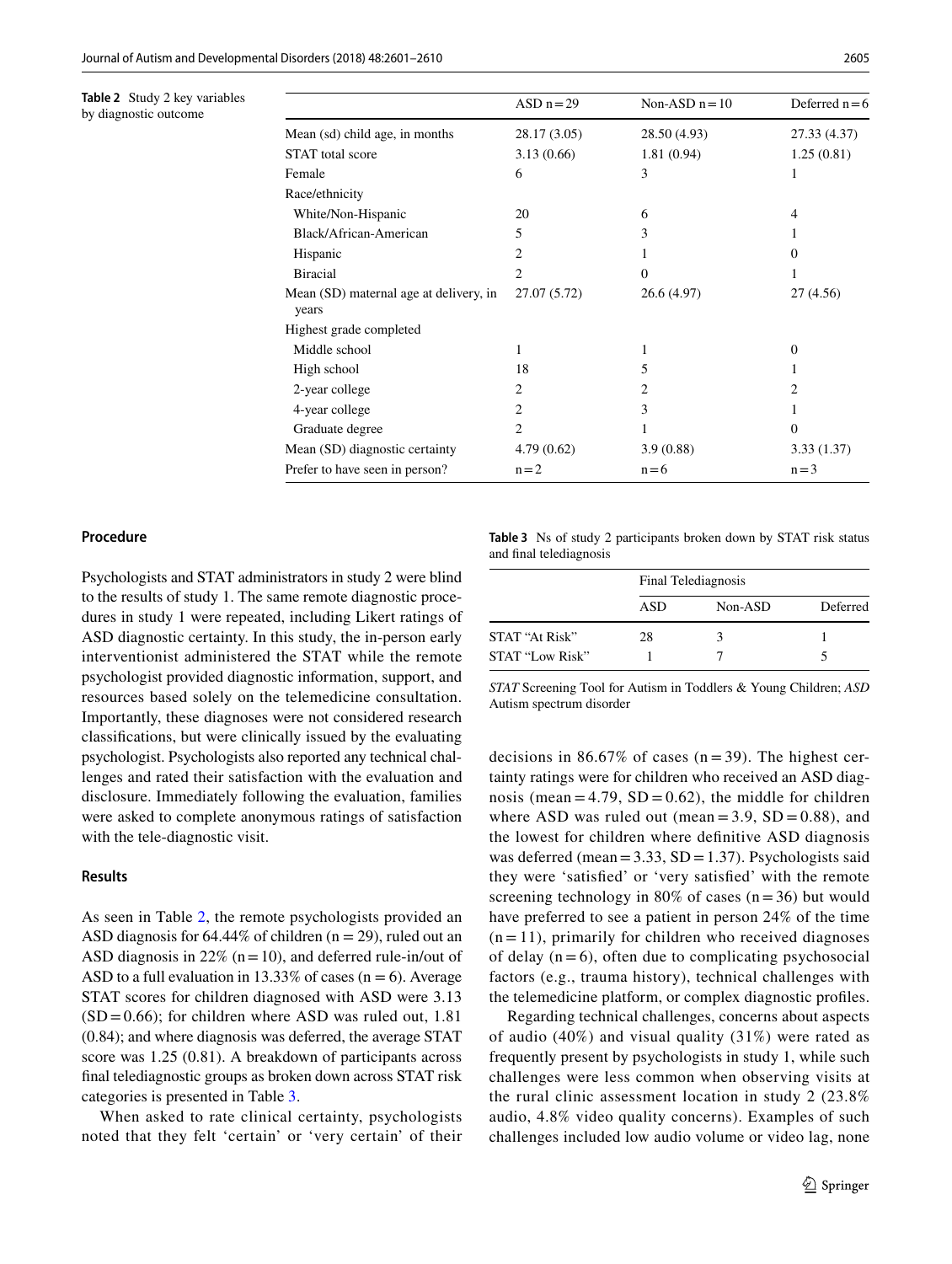of which was extensive enough to disrupt the evaluation process.

Most participating families (91%) returned the anonymous questionnaire regarding satisfaction with the telemedicine consultation with very high levels of satisfaction documented (see Table [4\)](#page-5-0). As part of the survey, families were given the chance to provide a free text response to the question, "What suggestions do you have for improving telemedicine visits?" Of the 45 caregivers surveyed, 21 did not answer this question. Of the 24 who did reply, 21 responded with comments such as "None" or "N/A". Three respondents offered the following suggestions: "Longer child evaluations," "Sound," and "Fix video," without offering additional information.

The telemedicine evaluation saved families an average of 3.92 h (SD = 1.59, range 1–7 h) of estimated travel time relative to visiting the hospital-based ASD clinic. When asked about what services they would have sought out if the telemedicine evaluation was not available, most families (90.24%) indicated they would have waited to travel to the diagnostic clinic, with only 9.76% indicating they would have attempted to pursue another alternative.

### **Discussion**

Although there is a small and growing literature base evaluating the potential feasibility and value of telepractice for supported behavioral interventions for children with ASD, there is no data regarding telemedicine supported early diagnosis. The two studies presented as part of this pilot work represent the first known examination of the feasibility, acceptability, and validity of telemedicine based diagnosis of ASD in very young children. We explicitly evaluated two critical components relevant to understanding the social validity of future telemedicine applications: (1) whether we could design a telemedicine procedure that could accurately identify children with ASD at young ages, and (2) whether clinicians and families would report that such a procedure was acceptable.

In terms of diagnostic accuracy, remote clinicians accurately identified 78.9% (15 / 19) of all children who ultimately received ASD diagnoses based on a blinded comprehensive assessment with gold-standard identification tools. No children were inaccurately classified as having ASD based on the telemedicine consultation in the small validity sample. Together, these results suggest that within referral populations seeking evaluation due to high levels of developmental concern, ASD can be accurately identified via remote observation and interviewing. Certainly, further evaluation in a broader population of children is necessary

#### <span id="page-5-0"></span>**Table 4** Caregiver tele-diagnostic satisfaction questionnaire

| Item                                                                                                                                        | Average rating $(1 = \text{very satisfied}; 5 = \text{very dissatisfied})$ |            |                         |              |                |                |
|---------------------------------------------------------------------------------------------------------------------------------------------|----------------------------------------------------------------------------|------------|-------------------------|--------------|----------------|----------------|
|                                                                                                                                             | Mean $(SD)$                                                                |            | $1(\%)$ $2(\%)$ $3(\%)$ |              | 4(%)           | 5(%)           |
| I feel the telemedicine provider was engaged and part of the visit                                                                          | 1.05(0.22)                                                                 | 94.87 5.13 |                         | $\Omega$     | $\overline{0}$ | $\mathbf{0}$   |
| I was able to communicate my concern to the telemedicine provider<br>during the visit                                                       | 1.05(0.22)                                                                 | 94.87 5.13 |                         | $\Omega$     | $\overline{0}$ | $\overline{0}$ |
| I felt that my telemedicine provider was able to collect important infor-<br>mation about my child?                                         | 1.12(0.33)                                                                 |            | 86.11 13.89 0           |              | $\overline{0}$ | $\Omega$       |
| The information I received through the telemedicine appointment will<br>help me make decisions for next steps in our child's support plan?  | 1.05(0.22)                                                                 | 94.87 5.13 |                         | $\Omega$     | $\overline{0}$ | $\mathbf{0}$   |
| I felt the equipment used during the telemedicine visit was not distract-<br>ing and did not take away from the effectiveness of the visit? | 1.29(0.81)                                                                 | 85.37 4.88 |                         | 7.31         | $\Omega$       | 2.44           |
| My telemedicine visit was just as private as an in-person visit                                                                             | 1.10(0.37)                                                                 | 92.68 4.88 |                         | 2.44         | $\Omega$       | $\theta$       |
| Telemedicine made it easier and more convenient for me to visit with a<br>provider                                                          | 1.05(0.22)                                                                 | 94.87 5.13 |                         | $\Omega$     | $\mathbf{0}$   | $\theta$       |
| I am likely to recommend telemedicine to others                                                                                             | 1.07(0.26)                                                                 | 92.11 7.89 |                         | $\theta$     | $\theta$       | $\theta$       |
| I am interested in participating in future telemedicine visits                                                                              | 1.10(0.37)                                                                 | 92.68 4.88 |                         | 2.44         | $\Omega$       | $\Omega$       |
| Overall, I am satisfied with my telemedicine experience                                                                                     | 1.02(0.16)                                                                 | 97.50 2.50 |                         | $\Omega$     | $\Omega$       | $\mathbf{0}$   |
| How much travel time did this telemedicine visit save you (roundtrip)<br>compared to if the visit were in Nashville?                        | $3.92$ (1.59) range 1–7 h                                                  |            |                         |              |                |                |
| If telemedicine was not available at this location, you may have                                                                            | Travelled to hospital-based clinic<br>90.24                                |            |                         |              |                |                |
|                                                                                                                                             | Sought a provider closer to home                                           |            |                         | 9.76         |                |                |
|                                                                                                                                             | Not scheduled an appointment                                               |            |                         | $\mathbf{0}$ |                |                |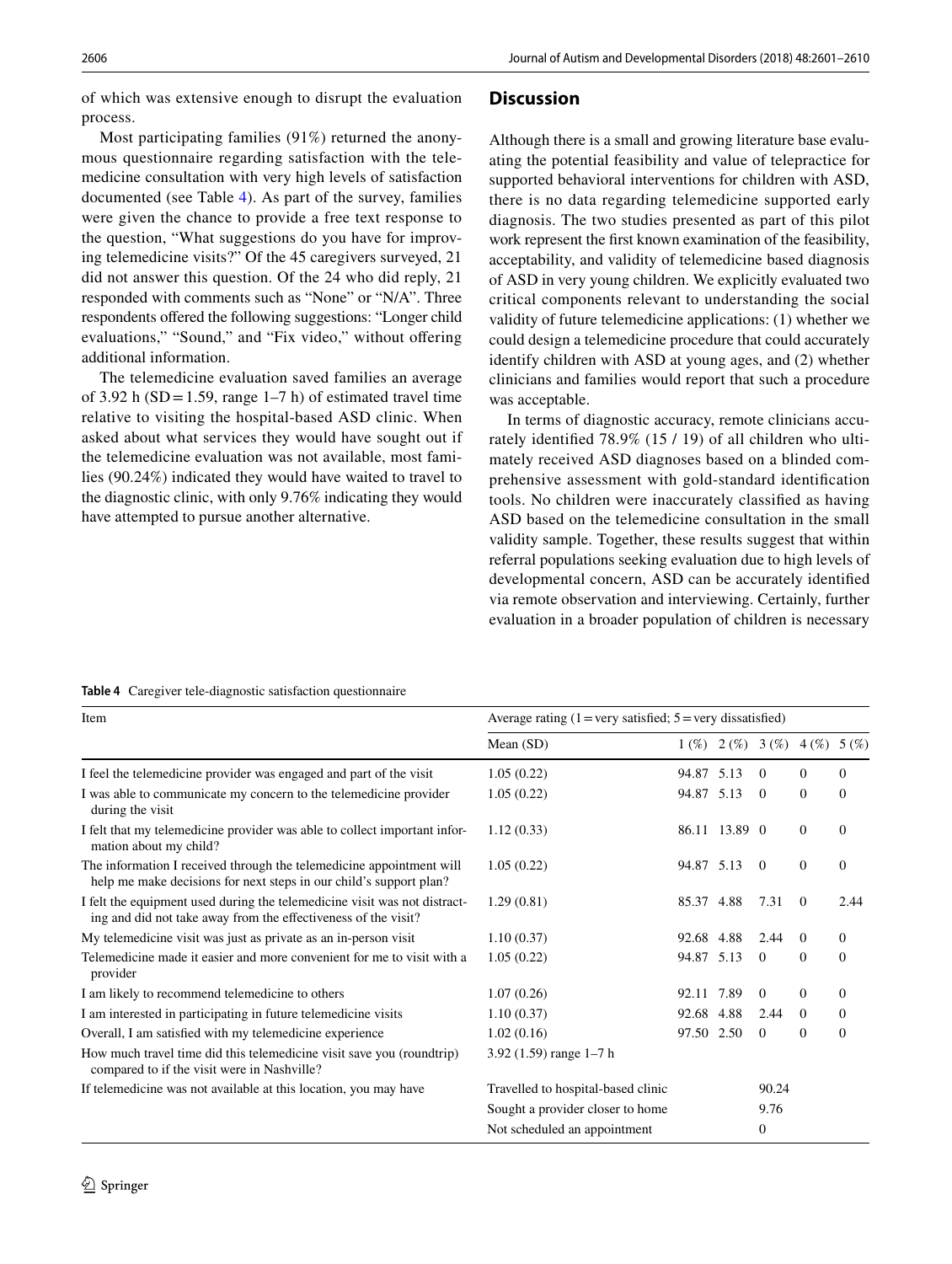to understand the true ability of such an instrument to accurately identify ASD, as well as the percentages of children that might not be picked up by such a procedure or who could be misclassified as evidencing risk. Regarding this later point, our findings are aligned with a larger service system intervention supported by investigators involved in this work (Swanson et al. [2014;](#page-8-24) Rotholz et al. [2017\)](#page-8-26), documenting very limited false positive identification rates when using a standardized, interactive screening tool such as the STAT in referral populations.

Recent technological advances have provided the opportunity to assess feasibility of telepractice for diagnostic and intervention services. Although the present studies rely on fixed point-tilt-zoom cameras in clinic rooms for remote diagnostic assessment, families in study 2 receiving subsequent tele-intervention services had access to inexpensive and portable "telepractice kits," which included a loweffort technology suite. This suite consists of a robotic arm (Kubi), tablet (iPad Pro 9/7-in) with a video conferencing platform application (Zoom), Wi-Fi units, which when connected allow far-end control of the devices with full pantilt-zoom capability to distal providers. These kits, which can be mailed, dramatically increase families' access to expert input, behavioral coaching, and diagnostic consultation within their own homes. Although the included studies required families to visit a health care facility, future work will examine ways of reaching families who may have difficulty accessing such sites, with the hope of further demonstrating the utility of telepractice for reaching underserved communities.

Importantly, this preliminary work found that across both studies, further evaluation was necessary or recommended for some children with more complex diagnostic profiles. Administration of the ADOS-2 as well as other adaptive or cognitive measures allowed in-person diagnosticians to better describe some children whose ASD symptoms were less evident on the STAT, which does not directly assess for characteristics such as repetitive play, stereotyped body movements or vocalizations, difficulty with transitions, or other behaviors that are coded as part of an ADOS-2. It is also possible that some children only show their subtle social vulnerabilities when given sufficient time within structured interactions with an examiner. It is very important to emphasize that the developed telemedicine procedure is not offered as a replacement for more in depth evaluation of all children, nor is it likely appropriate for all families seeking answers about their children's developmental functioning. However, telemedicine diagnostic consultation may represent an accurate and acceptable confirmation procedure wherein a percentage of children, already identified as at risk by a medical or early intervention professional, may be identified without need for immediate extended evaluation—and the often lengthy associated wait times, during which children are missing valuable opportunities for early intervention. A promising compromise may be that diagnostically complex children can be identified via telemedicine evaluation as "at risk" and moved into services while they wait for extended evaluation (Rotholz et al. [2017\)](#page-8-26). For a substantial proportion of our referral population, however, our telemedicine procedure was sufficient for capturing children's diagnostic profiles in a way reported as highly acceptable by their caregivers.

In terms of feasibility and social validity, embedded use of the telemedicine procedure within a rural health center setting was able to provide diagnoses and access to followup care for a large number of children and families. Importantly, these families would have experienced at a minimum geographical and time barriers when accessing traditional hospital-based ASD diagnostic center evaluation. Families also reported very high levels of satisfaction with service. In the current work, identification was taking place within the context of an early intervention center affiliated programs where staff and service coordinators would be assisting children with subsequent early intervention services. It is logical to hypothesize that this could in fact represent a preferred practice for families rather than traveling to a diagnostic center far from their home to meet and receive a diagnosis from a provider they may never encounter again. There is work in other areas of psychological practice highlighting family preference for services received within the medical home (Chomienne et al. [2011](#page-7-6); Clatney et al. [2008\)](#page-7-7). Recognizing that participating families had this support may have also increased remote psychologists' comfort with the diagnostic assessment procedure and willingness to offer a clinical diagnosis remotely. It remains to be seen whether the same procedures would be as widely accepted by clinicians or families if such follow-up was more limited or unspecified.

Interestingly, the time associated with these evaluations (i.e. 1 h of clinician tele-present time scheduled for each session) may represent a potent service system advantage involving scalable diagnostic programs over time. However, any movement toward such pragmatic evaluation would need to incorporate the resources necessary to train/support a teleprovider at the remote site (i.e., technicians were needed to administer the STAT) or demonstrate effective use of a novel method (e.g., clinician guided parent interaction, remote assessment applications). Additionally, psychologists providing remote diagnosis provided ratings of certainty, satisfaction, and desire to see a patient in person, but additional rationale for such was generally not provided. In future iterations of this work, it will be important to gather more feedback from diagnosticians regarding which child, family, and psychosocial factors influenced these ratings.

There are several major limitations of the current study. The included samples were relatively small and, compared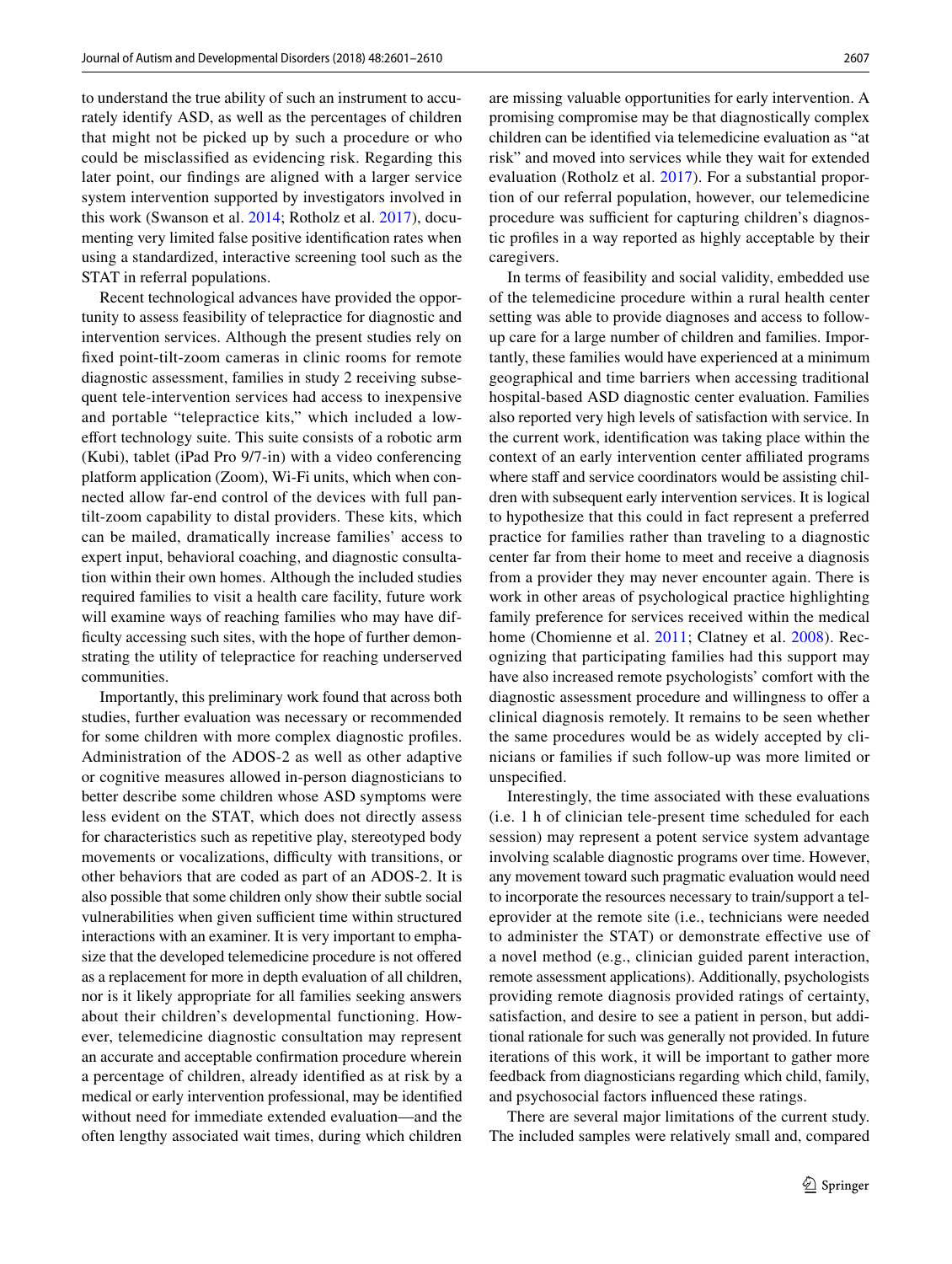to other existing studies, over-represented in terms of ASD and levels of impairment. In particular, the lack of a non-ASD control group for study 1, which reflects the clinical referral population of our study sample, impacted our ability to draw conclusions regarding the sensitivity and predictive values of the telemedicine procedure. In future iterations of this work, it will be crucial to examine how telediagnosis functions for a larger, more diagnostically diverse sample. Additionally, the small sizes of our samples meant that we lacked adequate power for sufficiently for understanding the clinical characteristics of children, families, and providers that may influence accuracy and acceptance of this procedure. Our work provides some indication that more mildly symptomatic children may not be as accurately described by a remote screening procedure as opposed to a full, in-person diagnostic evaluation. Understanding which children can be identified more readily and which may require a visit to a tertiary care facility will be an important goal for future work if the ultimate desire is to triage and efficiently streamline referral pathways for children with developmental concerns. Additionally, families and clinicians were also not randomly assigned or allocated to specific service modes introducing some risk of bias into study. Further, the clinicians accomplishing the telehealth evaluations had expertise and training in ASD assessment that may not be as prominent outside of specialized centers and programs. Evaluating how this model works with clinicians at varying levels of experience, or without the presence of an expert early interventionist for telemedicine modalities, will likely be important when making decisions about its broader implementation. Despite these limits, results of the current study highlight the potential benefit of telemedicine as a tool that may be beneficial in pursuit of systems level processes capable of identifying children with ASD at an early age.

In conclusion, it is becoming abundantly clear, particularly in low resource communities, that novel approaches to ASD diagnostic decision making are necessary to advance early detection and intervention for these vulnerable populations. In the current work, we tested the feasibility, acceptability, and accuracy of telemedicine diagnostic evaluation procedure for early identification of ASD. This pilot work demonstrated that a large percentage of children with ASD may be accurately diagnosed via remote observation of standardized assessment procedures, and many families and providers ascribe clinical value to the procedure. Whether such telemedicine-based diagnostic consultation is realistic across a range of broader range of settings, and whether it contributes to enhanced age of diagnosis and engagement with appropriate treatment on a population level, remain important research questions.

**Author Contributions** APJ, AS, AW, and ZW conceived of the study and crafted the experimental design. APJ and AS provided oversight of study implementation across Vanderbilt sites. AW, NB, AN, JH, and AS helped design and implement the rapid diagnostic procedure and methods for capturing diagnostic agreement. AP and AS assisted with data collection and analysis for manuscript preparation. APJ, AW, and ZW significantly participated in drafting the article, revising it critically, and providing final approval of the manuscript. All authors are in agreement with accountability for all aspects of the work.

**Funding** This project was completed with Hobbs Foundation funding through the [funding source redacted for blinded review], support from the Eunice Kennedy Shriver National Institute of Child Health and Human Development U54 HD08321, support from the [funding source redacted for blinded review] CTSA award No. UL1TR000445 from the National Center for Advancing Translational Sciences, and support from the [funding source redacted for blinded review] Department of Education/[funding source redacted for blinded review] Early Intervention System. Its contents are solely the responsibility of the authors and do not necessarily represent official views of any funding agency. All procedures performed in studies involving human subjects were in accordance with the ethical standards of the institutional and/ or national research committee and with the 1964 Helsinki declaration and its later amendments or comparable ethical standards. Informed consent/assent was obtained from all individual participants included in the study. Conflict of interest: the authors declare that they have no conflict of interest.

## **Compliance with Ethical Standards**

**Conflict of interest** All authors declare that they have no conflict of interest.

## **References**

- <span id="page-7-1"></span>Chawarska, K., Shic, F., Macari, S., Campbell, D. J., Brian, J., Landa, R., & Young, G. S. (2014). 18-month predictors of later outcomes in younger siblings of children with autism spectrum disorder: A baby siblings research consortium study. *Journal of the American Academy of Child & Adolescent Psychiatry, 53*(12), 1317–1327.
- <span id="page-7-4"></span>Chlebowski, C., Robins, D. L., Barton, M. L., & Fein, D. (2013). Large-scale use of the modified checklist for autism in low-risk toddlers. *Pediatrics, 131*(4), e1121-e1127.
- <span id="page-7-6"></span>Chomienne, M. H., Grenier, J., Gaboury, I., Hogg, W., Ritchie, P., & Farmanova-Haynes, E. (2011). Family doctors and psychologists working together: Doctors' and patients' perspectives. *Journal of Evaluation in Clinical Practice, 17*(2), 282–287.
- <span id="page-7-0"></span>Christensen, D. L., Baio, J., Braun, K. V., Bilder, D., Charles, J., Constantino, J. N., & Yeargin-Allsopp, M. (2016). Prevalence and characteristics of autism spectrum disorder among children aged 8 years—Autism and developmental disabilities monitoring network, 11 sites, United States. *Morbidity and Mortality Weekly Report: Surveillance Summaries, 65*(3), 1–23.
- <span id="page-7-5"></span>Cisco Systems. (2015). Cisco Jabber (Version 4.8) [Telecommunications platform]. San Jose, CA: Cisco Systems.
- <span id="page-7-7"></span>Clatney, L., MacDonald, H., & Shah, S. M. (2008). Mental health care in the primary care setting. *Canadian Family Physician, 54*(6), 884–889.
- <span id="page-7-2"></span>Corsello, C. M., Akshoomoff, N., & Stahmer, A. C. (2013). Diagnosis of autism spectrum disorders in 2-year-olds: a study of community practice. *Journal of Child Psychology and Psychiatry, 54*(2), 178–185.
- <span id="page-7-3"></span>Dawson, G., Jones, E. J., Merkle, K., Venema, K., Lowy, R., Faja, S., Kamara, D., Murias, M., Greenson, J., Winter, J., Smith, M. (2012). Early behavioral intervention is associated with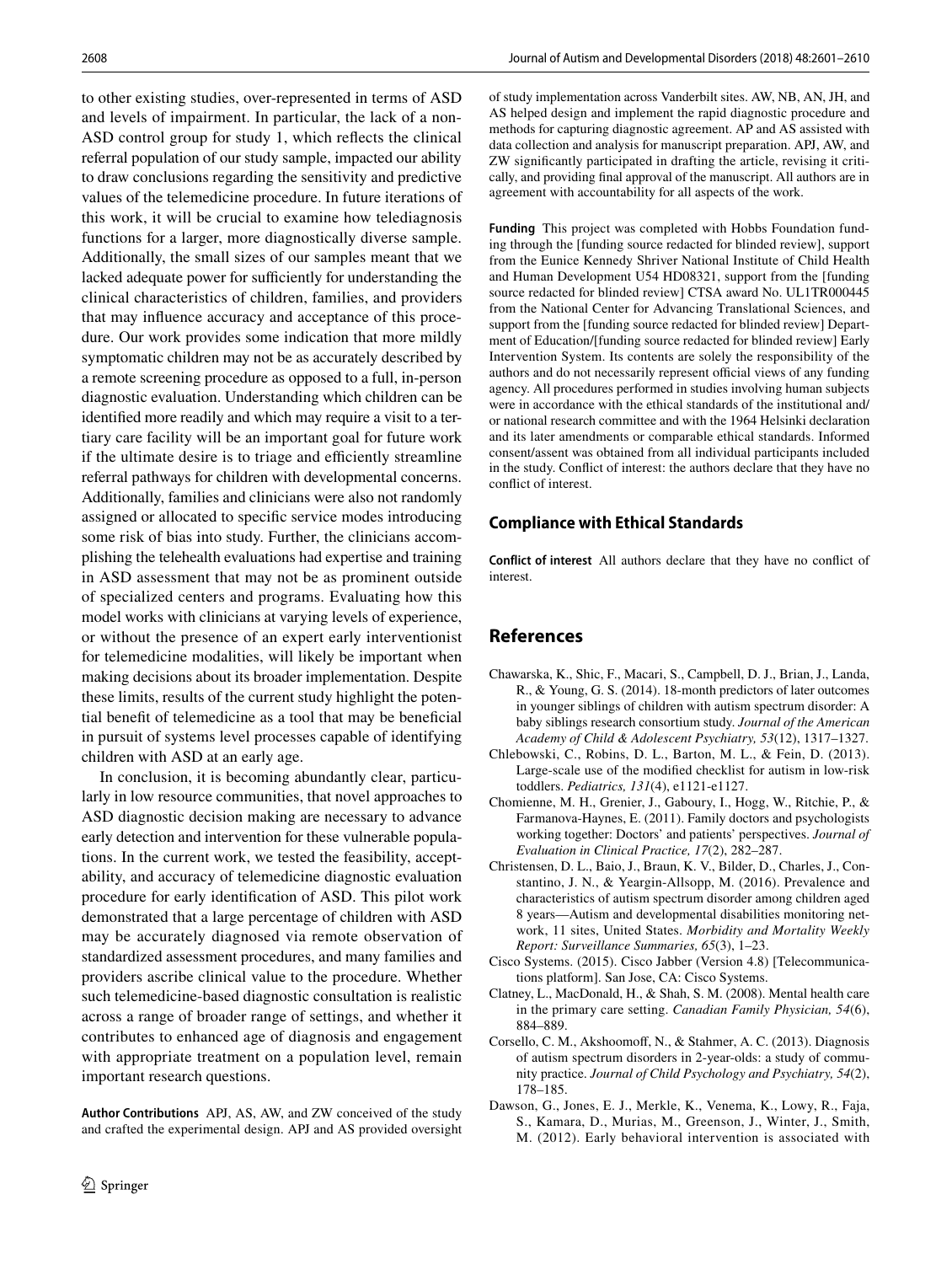- <span id="page-8-2"></span>Dawson, G., Rogers, S., Munson, J., Smith, M., Winter, J., Greenson, J., Donaldson, A., Varley, J. (2010). Randomized, controlled trial of an intervention for toddlers with autism: The Early Start Denver Model. *Pediatrics, 125*(1), e17–e23.
- <span id="page-8-7"></span>Durkin, M. S., Maenner, M. J., Meaney, F. J., Levy, S. E., DiGuiseppi, C., Nicholas, J. S., Kirby, R.S., Pinto-Martin, J.A., Schieve, L. A. (2010). Socioeconomic inequality in the prevalence of autism spectrum disorder: Evidence from a US crosssectional study. *PLoS One, 5*(7), e11551.
- <span id="page-8-8"></span>Fountain, C., King, M. D., & Bearman, P. S. (2011). Age of diagnosis for autism: Individual and community factors across 10 birth cohorts. *Journal of Epidemiology & Community Health, 65*(6), 503–510.
- <span id="page-8-1"></span>Guthrie, W., Swineford, L. B., Nottke, C., & Wetherby, A. M. (2013). Early diagnosis of autism spectrum disorder: stability and change in clinical diagnosis and symptom presentation. *Journal of Child Psychology and Psychiatry, 54*(5), 582–590.
- <span id="page-8-5"></span>Hyman, S. L., & Johnson, J. K. (2012). Autism and pediatric practice: Toward a medical home. *Journal of Autism and Developmental Disorders, 42*(6), 1156–1164.
- <span id="page-8-0"></span>Interagency Autism Coordinating Committee. (2013). *IACC strategic plan for autism spectrum disorder research: 2013 update*. US Department of Health and Human Services Interagency Autism Coordinating Committee.
- <span id="page-8-4"></span>Johnson, C. P., & Myers, S. M. (2007). Identification and evaluation of children with autism spectrum disorders. *Pediatrics, 120*(5), 1183–1215.
- <span id="page-8-16"></span>Lindgren, S., Wacker, D., Suess, A., Schieltz, K., Pelzel, K., Kopelman, T., Lee, J., Romani, P., Waldron, D. (2016). Telehealth and autism: Treating challenging behavior at lower cost. *Pediatrics, 137*(Supplement 2), S167–S175.
- <span id="page-8-9"></span>Liptak, G. S., Benzoni, L. B., Mruzek, D. W., Nolan, K. W., Thingvoll, M. A., Wade, C. M., & Fryer, G. E. (2008). Disparities in diagnosis and access to health services for children with autism: Data from the National Survey of Children's Health. *Journal of Developmental & Behavioral Pediatrics, 29*(3), 152–160.
- <span id="page-8-23"></span>Lord, C., Rutter, M., DiLavore, P., Risi, S., Gotham, K., & Bishop, S. (2012). *Autism diagnostic observation schedule, second edition (ADOS-2)*. Torrance, CA: Western Psychological Services.
- <span id="page-8-13"></span>McPheeters, M. L., Weitlauf, A., Vehorn, A., Taylor, C., Sathe, N. A., Krishnaswami, S., Fonnesbeck, C., Warren, Z. E. (2016). *Screening for autism spectrum disorders in young children: A systematic evidence review for the U.S. Preventive Services Task Force*. Rockville, MD: Agency for Healthcare Reseach and Quality (US).
- <span id="page-8-30"></span>Mullen, E. M. (1995). *Mullen scales of early learning*. Circle Pines, MN: American Guidance Service.
- <span id="page-8-11"></span>Pierce, K., Carter, C., Weinfeld, M., Desmond, J., Hazin, R., Bjork, R., & Gallagher, N. (2011). Detecting, studying, and treating autism early: The one-year well-baby check-up approach. *The Journal of Pediatrics, 159*(3), 458–465.
- <span id="page-8-14"></span>Robins, D. L., Casagrande, K., Barton, M., Chen, C. M. A., Dumont-Mathieu, T., & Fein, D. (2014). Validation of the modified checklist for autism in toddlers, revised with followup (M-CHAT-R/F). *Pediatrics, 133*(1), 37–45.
- <span id="page-8-26"></span>Rotholz, D. A., Kinsman, A. M., Lacy, K. K., & Charles, J. (2017). Improving early identification and intervention for children at risk for autism spectrum disorder. Pediatrics, 139(2), e20161061.
- <span id="page-8-17"></span>Simacek, J., Dimian, A. F., & McComas, J. J. (2017). Communication intervention for young children with severe neurodevelopmental disabilities via telehealth. *Journal of Autism and Developmental Disorders, 47*(3), 744–767.
- <span id="page-8-31"></span>Sparrow, S. D., Cicchetti, D. V., & Balla, D. A. (2005). *Vineland-II adaptive behavior scales: Survey forms manual*. Circle Pines, MN: American Guidance Service.
- <span id="page-8-12"></span>Stahmer, A. C., & Mandell, D. S. (2007). State infant/toddler program policies for eligibility and services provision for young children with autism. *Administration and Policy in Mental Health and Mental Health Services Research, 34*(1), 29–37.
- <span id="page-8-15"></span>Stenberg, N., Bresnahan, M., Gunnes, N., Hirtz, D., Hornig, M., Lie, K. K., Lipkin, W. I., Lord, C., Magnus, P., Reichborn-Kjennerud, T., Schjølberg, S. (2014). Identifying children with autism spectrum disorder at 18 months in a general population sample. *Paediatric and Perinatal Epidemiology, 28*(3), 255–262.
- <span id="page-8-27"></span>Stone, W. L., Coonrod, E. E., & Ousley, O. Y. (2000). Brief report: Screening tool for autism in two-year-olds (STAT): Development and preliminary data. *Journal of Autism and Developmental Disorders, 30*(6), 607–612.
- <span id="page-8-28"></span>Stone, W. L., Coonrod, E. E., Turner, L. M., & Pozdol, S. L. (2004). Psychometric properties of the STAT for early autism screening. *Journal of Autism and Developmental Disorders, 34*(6), 691–701.
- <span id="page-8-29"></span>Stone, W. L., McMahon, C. R., & Henderson, L. M. (2008). Use of the Screening Tool for Autism in Two-Year-Olds (STAT) for children under 24 months: An exploratory study. *Autism, 12*(5), 557–573.
- <span id="page-8-18"></span>Suess, A. N., Romani, P. W., Wacker, D. P., Dyson, S. M., Kuhle, J. L., Lee, J. F.,… Waldron, D. B. (2014). Evaluating the treatment fidelity of parents who conduct in-home functional communication training with coaching via telehealth. *Journal of Behavioral Education, 23*(1), 34–59.
- <span id="page-8-19"></span>Suess, A. N., Wacker, D. P., Schwartz, J. E., Lustig, N., & Detrick, J. (2016). Preliminary evidence on the use of telehealth in an outpatient behavior clinic. *Journal of Applied Behavior Analysis, 49*(3), 686–692.
- <span id="page-8-24"></span>Swanson, A. R., Warren, Z. E., Stone, W. L., Vehorn, A. C., Dohrmann, E., & Humberd, Q. (2014). The diagnosis of autism in community pediatric settings: Does advanced training facilitate practice change? *Autism, 18*(5), 555–561.
- <span id="page-8-20"></span>Vismara, L. A., Young, G. S., Stahmer, A. C., Griffith, E. M., & Rogers, S. J. (2009). Dissemination of evidence-based practice: Can we train therapists from a distance? *Journal of Autism and Developmental Disorders, 39*(12), 1636.
- <span id="page-8-21"></span>Wacker, D. P., Lee, J. F., Dalmau, Y. C. P., Kopelman, T. G., Lindgren, S. D., Kuhle, J., Pelzel, K.E., Waldron, D. B. (2013). Conducting functional analyses of problem behavior via telehealth. *Journal of Applied Behavior Analysis, 46*(1), 31–46.
- <span id="page-8-22"></span>Wainer, A. L., & Ingersoll, B. R. (2015). Increasing access to an ASD imitation intervention via a telehealth parent training program. *Journal of Autism and Developmental Disorders, 45*(12), 3877–3890.
- <span id="page-8-3"></span>Warren, Z., McPheeters, M. L., Sathe, N., Foss-Feig, J. H., Glasser, A., & Veenstra-VanderWeele, J. (2011). A systematic review of early intensive intervention for autism spectrum disorders. *Pediatrics, 127*(5), e1303–e1311.
- <span id="page-8-25"></span>Warren, Z., Stone, W., & Humberd, Q. (2009). A training model for the diagnosis of autism in community pediatric practice. *Journal of Developmental & Behavioral Pediatrics, 30*(5), 442–446.
- <span id="page-8-10"></span>Warren, Z. E., & Stone, W. L. (2011). Clinical best practices: Diagnosis and assessment of young children. In D. Amaral, G. Dawson & D. Geschwind (Eds.), *Autism spectrum disorders* (pp. 1269–1280). New York: Oxford University Press.
- <span id="page-8-6"></span>Wiggins, L. D., Baio, J., & Rice, C. (2006). Examination of the time between first evaluation and first autism spectrum diagnosis in a population-based sample. *Journal of Developmental & Behavioral Pediatrics, 27*(2), S79–S87.